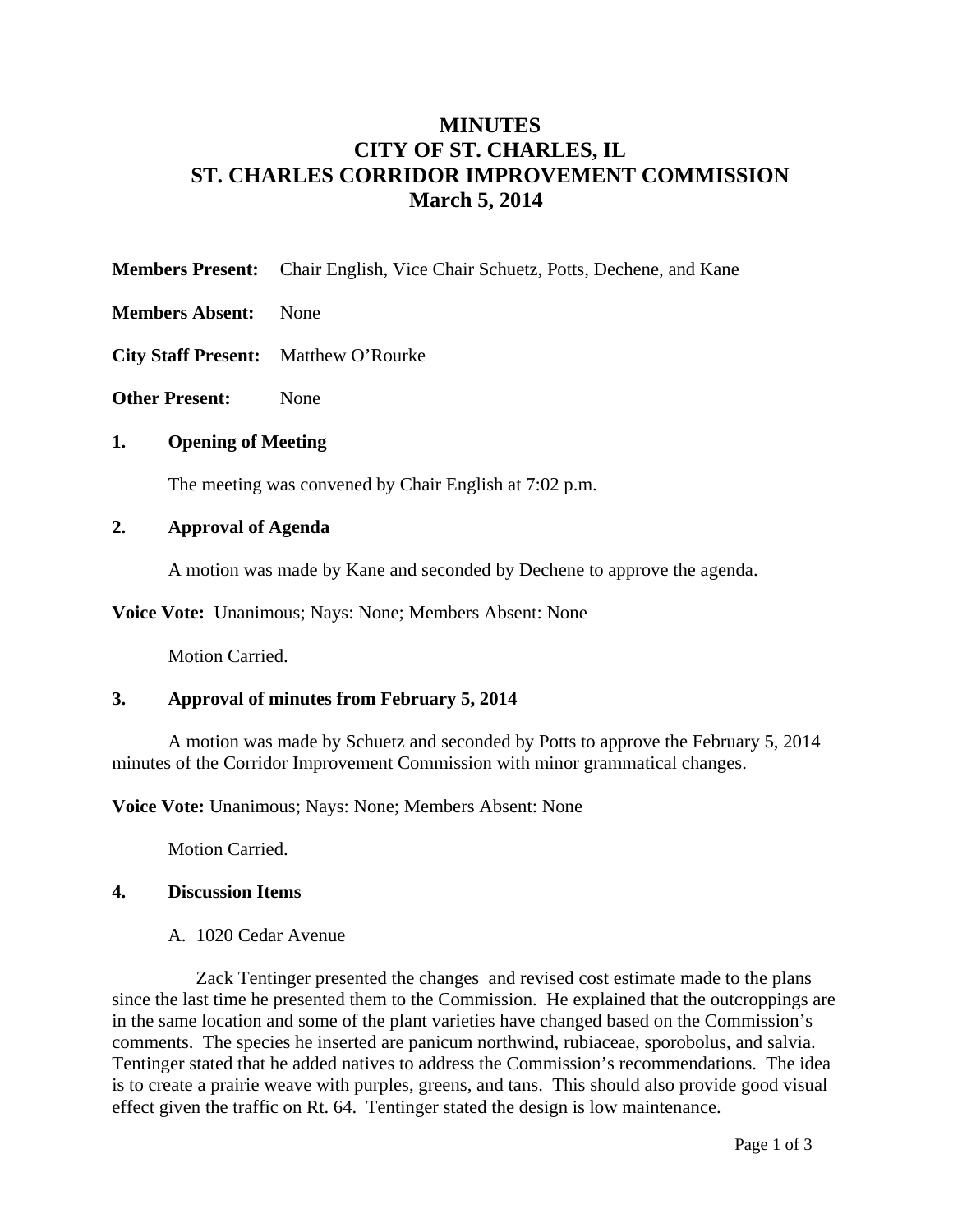Member Dechene asked how hardy the chosen specie of rubiaceae is. Tentinger stated that this specie is tough and is different than older varieties that get taller and have had disease problems. This variety also does reseed on its own. Member Dechene asked if there is any root running. Tentinger stated that this is a more native variety and that is minimal.

Tentinger stated that the ground cover is sedum to add more color and a spring bloom.

Member Potts asked what the proposed spacing is for the plants. Tentinger stated the sedum is 8 inches off center, the salvia is 15 inches off center, and the rubiaceae is 18 inches off center.

O'Rourke mentioned that the property owner is moving forward with a new sign. The sign base and landscaping around the proposed base of the sign is now included on the plans. Tentinger stated that the plan is to build the base out of Chilton to match the proposed outcroppings. Member Potts asked that Chilton be specified on the plans and materials list.

Chair English stated that the Commission has reviewed the application, plans, and grant and asked for a motion to recommend approval of the grant for 1020 Cedar Avenue.

O'Rourke stated that the City's share of the design fee is \$1,125 and the City's share of the planting materials is \$3,843.43 for a total of \$4,568.14.

A Motion was made by Dechene and seconded by Schuetz to recommend approval of the Corridor Improvement Grant at 1020 Cedar Avenue.

**Voice Vote:** Unanimous; Nays: None; Members Absent: None

Motion Carried.

B. 2536 and 2540 E. Main Street - Corridor Grant Discussion

 Melia Linardos stated that they have been at a standstill with the snow and have not been able to complete a land survey of the property. O'Rourke stated that the plan is to update and discuss the project tonight. The grant will be back at the April meeting for approval.

O'Rourke stated that Member Potts has shared the cost estimates for the landscaping, but we still need estimates for the removal of the asphalt. Linardos stated that they cannot determine the scope of work until the snow melts. They are also waiting to see where to move the Bosa sign due to the amortization. The location of the sign will need to get verified and moved due to the amortization.

Member Potts stated that at the last meeting the Commission felt that the plant species were appropriate and made sense and wanted to confirm if Linardos agrees.